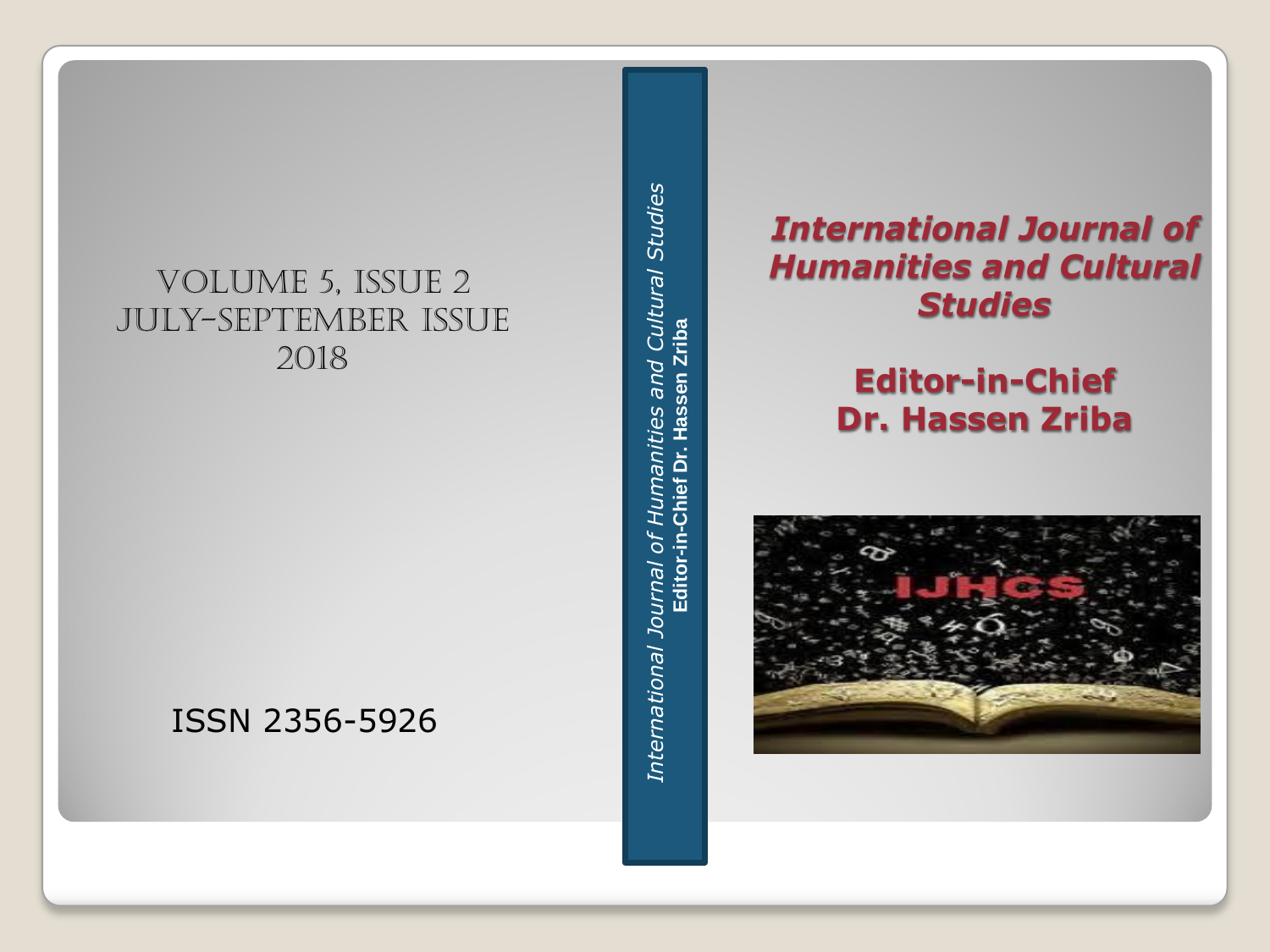## **Editorial Board**

# **Dr. Hassen Zriba Najoua Chalbi Najoua Chalbi**

**Editor-in-Chief Managing Editor** 

| *Emeritus Professor Ralph Grillo                 | *Dr. Syed Zamanat Abbas                                          |
|--------------------------------------------------|------------------------------------------------------------------|
| <b>University of Sussex, UK</b>                  | Salman Bin Abdulaziz University, Saudi                           |
|                                                  | <b>Arabia</b>                                                    |
| *Professor Muhammad Asif                         | *Dr. Santosh Kumar Behera                                        |
| <b>Riphah International University, Pakistan</b> | Sidho-Kanho-Birsha University, India                             |
| * Dr. Nizar Zouidi                               | *Dr. P. Prayer Elmo Raj                                          |
| <b>University of Gafsa, Tunisia</b>              | Pachaiyappa's College, India                                     |
| *Professor Pacha Malyadri                        | *Omid Akhavan                                                    |
| Osmania University, Andhra Pradesh, India        | <b>Imam Ali University, Iran</b>                                 |
| <i><b>*Haron Bouras</b></i>                      | <i><b>*Loredana Terec-Vlad</b></i>                               |
| Mohamed Cherif Messadia University, Souk-        | Stefan cel Mare University, Romania                              |
| Ahras Algeria                                    |                                                                  |
| *Professor Jason L. Powell                       | *Dr. Shama Adams                                                 |
| <b>University of Chester, UK</b>                 | <b>Curtin University, Australia</b>                              |
| *Professor Ali H. Raddaoui                       | *Mansour Amini                                                   |
| <b>University of Wyoming, USA</b>                | <b>The Gulf College, Oman</b>                                    |
| *Dr. Mohamed El-Kamel Bakari                     | *Mohd AB Malek Bin MD Shah                                       |
| University of King Abdulaziz, Saudi Arabia       | Universiti Teknologi Mara, Malaysia                              |
| *Dr. Solange Barros                              | *Mark B. Ulla                                                    |
| <b>Federal University of Mato Grosso, Brazil</b> | <b>Father</b><br><b>Saturnino</b><br><b>Urios</b><br>University, |
|                                                  | <b>Philipinnes</b>                                               |
| *Dr. Salah Belhassen                             | * Dr. Anouar Bennani                                             |
| <b>University of Gafsa, Tunisia</b>              | <b>University of Sfax, Tunisia</b>                               |
| *Dr. Nodhar Hammami Ben Fradj                    | *Shuv Raj Rana Bhat                                              |
| <b>University of Kairouan, Tunisia</b>           | Central Department of English Kirtipur,                          |
|                                                  | Kathmandu, Nepal                                                 |
| *Dr. Arbind Kumar Choudhary                      | *Erika Ashley Couto                                              |
| Rangachahi College, Majuli , Assam, India        | <b>University of Concordia, Canada</b>                           |
| *Dr. Amitabh Vikram Dwivedi                      | *Md. Amir Hossain                                                |
| University of Shri Mata Vaishno Devi, India      | <b>IBAIS University, Bangladesh</b>                              |
| *Dr. Baliram Namdev Gaikwad                      | * Dr. Elvan Mutlu                                                |
| <b>University of Mumbai, India</b>               | <b>University of Kent, UK</b>                                    |
| *Dr. Abdullah Gharbavi                           | *Syed S. Uddin-Ahmed                                             |
| <b>Payame Noor University, Iran</b>              | <b>St. John's University, USA</b>                                |
| *Dr. Al Sayed Mohamed Aly Ismail                 | * Mansour Amini                                                  |
| <b>Bin Abdualziz University, Saudi Arabia</b>    | The Gulf College, Oman                                           |
| *Dr. Nidhi Kesari                                | * Nick J. Sciullo                                                |
| <b>University of Delhi, India</b>                | <b>Georgia State University, USA</b>                             |
| *Dr. Raghvendra Kumar                            | <i><b>*Javed Akhter</b></i>                                      |
| <b>LNCT Group of College Jabalpur, India</b>     | University of Balochistan Quetta Balochistan,                    |
|                                                  | <b>Pakistan</b>                                                  |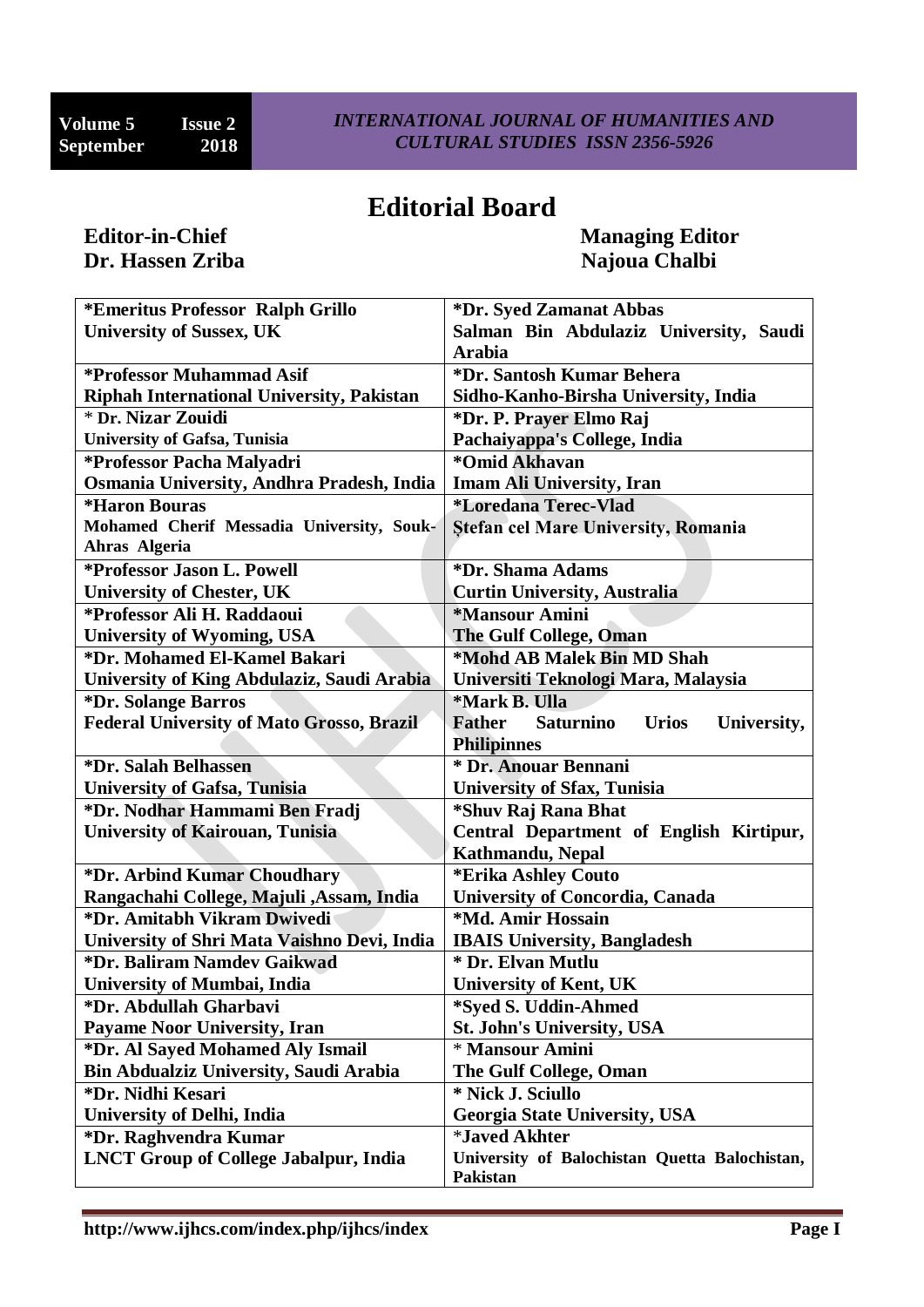#### *INTERNATIONAL JOURNAL OF HUMANITIES AND CULTURAL STUDIES ISSN 2356-5926*

| *Dr. Chuka Fred Ononye<br>Alvan Ikoku Federal College of Education,<br><b>Nigeria</b> | *Shataw Naseri<br>University of Shahid Beheshti in Iran |
|---------------------------------------------------------------------------------------|---------------------------------------------------------|
| * Dr. Abdelhak Mejri                                                                  | *Manoj Kr. Mukherjee                                    |
| <b>Institut Supérieur des Langues, Tunis,</b>                                         | Visva Bharati University,<br>Santiniketan,              |
| <b>Tunisia</b>                                                                        | West Bengal, India                                      |
|                                                                                       |                                                         |
| <i><b>*Taher Ben Khalifa</b></i>                                                      | Dr. Hassen Rebhi                                        |
| <b>Vocational</b><br>Al<br><b>Qunfudah</b><br><b>Industrial</b>                       | <b>University of Gafsa, Tunisia</b>                     |
| Institute, KSA, Saudi Arabia                                                          |                                                         |
|                                                                                       |                                                         |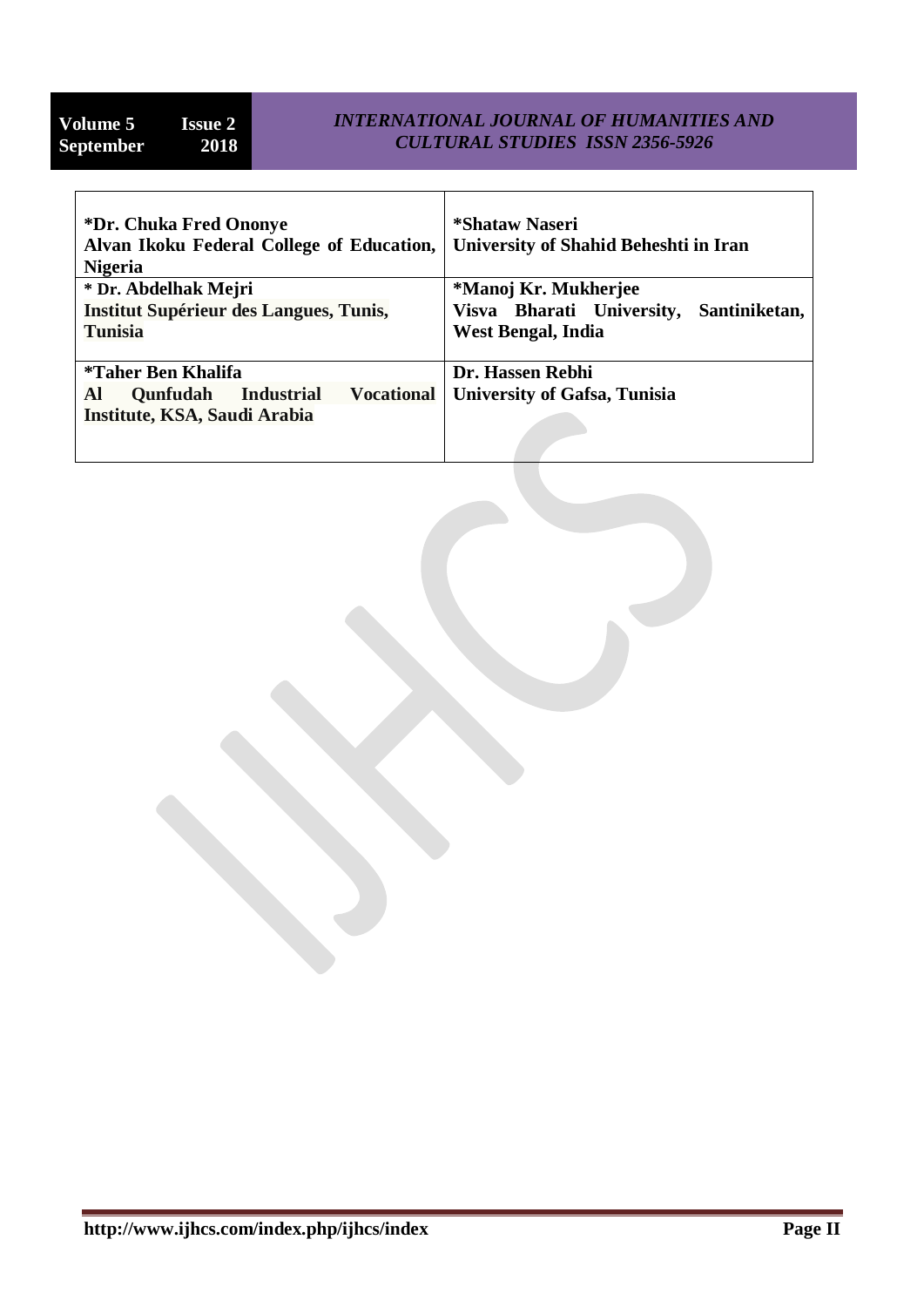#### *INTERNATIONAL JOURNAL OF HUMANITIES AND CULTURAL STUDIES ISSN 2356-5926*

### **Table of Contents**

| 1) La logique de l'usage des concepts chez KANT et WITTGENSTEIN : qu'est-ce que la<br>clarification conceptuelle de la pensée ?                                                                |
|------------------------------------------------------------------------------------------------------------------------------------------------------------------------------------------------|
| 2) Poetics and Politics of Subversion in Mildred Taylor's Roll of Thunder, Hear my Cry and<br>Beverley Naidoo's The Other Side of Truth                                                        |
| 3) Exploring Local Folklore and Its Contribution to Cultural Tourism                                                                                                                           |
| 4) La formation universitaire en traduction dans les territoires palestiniens : état des lieux, défis et<br>perspectives                                                                       |
| 5) Sound, Music and Visual Culture: The Influence of Multimodality on Meaning-making in a<br><b>Multicultural Society</b>                                                                      |
| 6) The Case of Libya: From A Destination Country to a Transit One                                                                                                                              |
| 7) Painting Our Stories and Legacies: Historical Evidences through Nigerian Paintings<br>Stephen A. Folárànmí, Nanashaitu A. Umoru-Òkę and Ìdòwú F. Adéyanjú                                   |
| 8) La Compensation en Traduction Littéraire et La Problématique De L'effet Equivalent Dans La<br>Version Française De The Palm-Wine Drinkard (L'ivrogne Dans La Brousse) D'amos Tutuola<br>.99 |
| 9) Women in Early Gothic fiction: From submissive females to Subversive Rebels                                                                                                                 |
| 10) Multilingualism as a Writing Device in J. M. Coetzee's Disgrace and Slow Man                                                                                                               |
| 11) Translation within Cultural Perspective<br>Febrina S.L.Lumbantobing, Hotnida I.Simanjuntak and M. Husnan Lubis138                                                                          |
| 12) Evaluating of a Teaching Intervention Contributing to Airline Agents and<br>Customers' Communication in Famagusta-Cyprus                                                                   |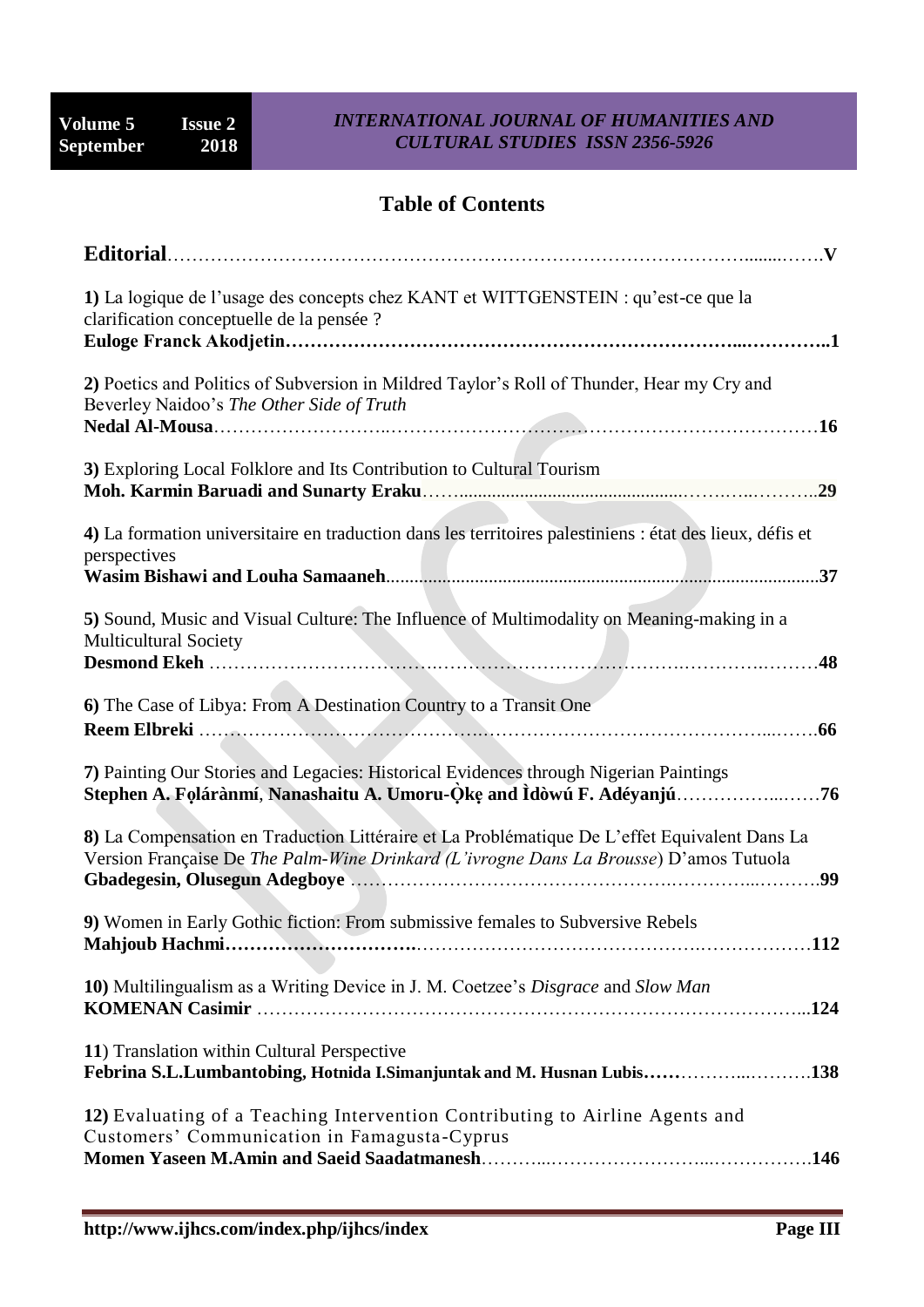#### *INTERNATIONAL JOURNAL OF HUMANITIES AND CULTURAL STUDIES ISSN 2356-5926*

| 13) Discovering the Effectiveness of Direct Versus Indirect Corrective Feedback on EFL Learners'<br>Writings: a case of an Iranian Context                          |
|---------------------------------------------------------------------------------------------------------------------------------------------------------------------|
|                                                                                                                                                                     |
| 14) On the relationship between EFL learners' multiple intelligences and their willingness to<br>communicate                                                        |
|                                                                                                                                                                     |
| 15) Challenges in the Use of Discourse Markers in English as Second Language (ESL) Writing:<br>Evidence from Selected Grade Twelve Pupils in Kitwe District, Zambia |
| 16) Susan Sontag's "The Way We Live Now" and AIDS Metaphorics: A Postmodern Approach<br>Shadi S. Neimneh, Abdullah B. Al-Sheik Hasan and Abdullah F. Al-Badarneh235 |
| 17) L'enfant Terrible Dans Les Contes Africains: Représentation Controuvée D'une Négation De<br>L'exemplarité Sociale<br>.248                                       |
| 18) Pour une poétique de l'éthique dans Syram d'Okri Tossou<br>.260                                                                                                 |